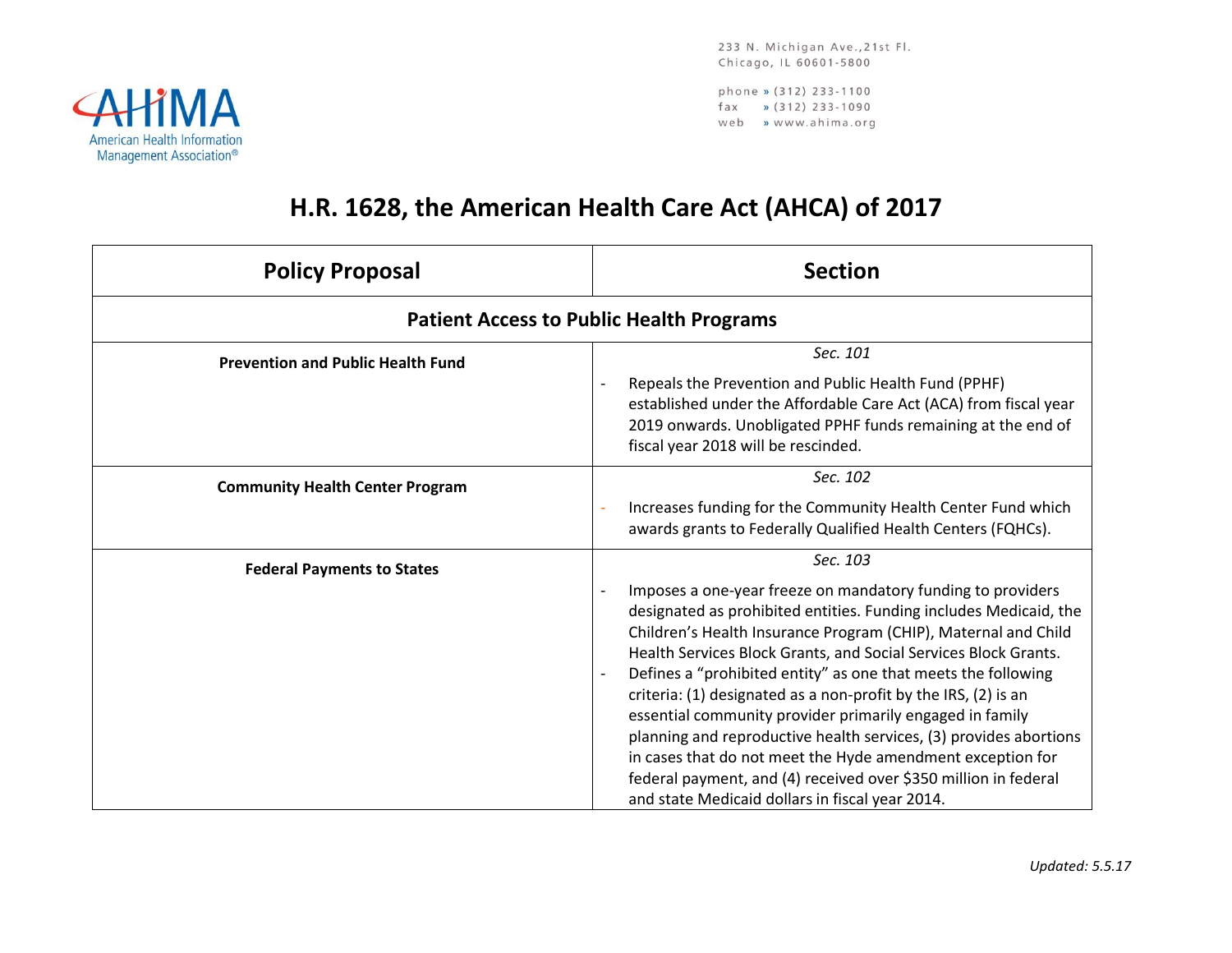| <b>Medicaid Program Enhancement</b>  |                                                                                                                                                                                                                                                                                                                                                                                                                                                                                                                                                                                                                                                                                                                                                                                                                                                                                                                                                                                                                                                                                                                                                                                                                       |
|--------------------------------------|-----------------------------------------------------------------------------------------------------------------------------------------------------------------------------------------------------------------------------------------------------------------------------------------------------------------------------------------------------------------------------------------------------------------------------------------------------------------------------------------------------------------------------------------------------------------------------------------------------------------------------------------------------------------------------------------------------------------------------------------------------------------------------------------------------------------------------------------------------------------------------------------------------------------------------------------------------------------------------------------------------------------------------------------------------------------------------------------------------------------------------------------------------------------------------------------------------------------------|
| <b>Repeal of Medicaid Provisions</b> | Sec. 111<br>Repeals states' expanded authority to make presumptive<br>eligibility determinations. States will still be allowed to make<br>presumptive eligibility determinations for children, pregnant<br>women, and breast cancer and cervical cancer patients.<br>Reverts the mandatory Medicaid income eligibility level for<br>$\overline{\phantom{a}}$<br>poverty-related children back to 100 percent of federal poverty<br>level (FPL). States will be allowed to cover this population in their<br>State Children's Health Insurance Program (CHIP).<br>Repeals the 6 percentage point bonus in the federal match rate<br>for community-based attendant services and supports, and<br>returns to prior law.                                                                                                                                                                                                                                                                                                                                                                                                                                                                                                  |
| <b>Repeal of Medicaid Expansion</b>  | Sec. 112<br>Terminates the ACA's requirement for states to expand Medicaid<br>coverage for certain childless, non-disabled, non-pregnant adults<br>up to 133% of federal poverty level (FPL). Also sunsets the<br>optional ability of a state to cover adults above 133% FPL<br>effective December 31, 2017.<br>Allow states to cover Medicaid expansion enrollees (i.e.-<br>childless, non-disabled, non-elderly, non-pregnant adults) at the<br>state's regular Federal Medical Assistance Percentage (FMAP) by<br>designating a new optional category in Section 1902(nn) of the<br>Social Security Act.<br>Medicaid enrollees who were enrolled in Medicaid expansion<br>$\overline{\phantom{a}}$<br>prior to December 31, 2019, receive "grandfathered" status.<br>States will receive the enhanced matching rate under current law<br>(90% in 2020) for grandfathered enrollees as long as such<br>individuals remain eligible and enrolled in the program.<br>Limits the enhanced FMAP under the ACA for Medicaid<br>expansion states that have already expanded Medicaid to cover<br>able-bodied adults as of March 1, 2017. Any state that might<br>expand Medicaid to cover non-disabled, non-elderly, non- |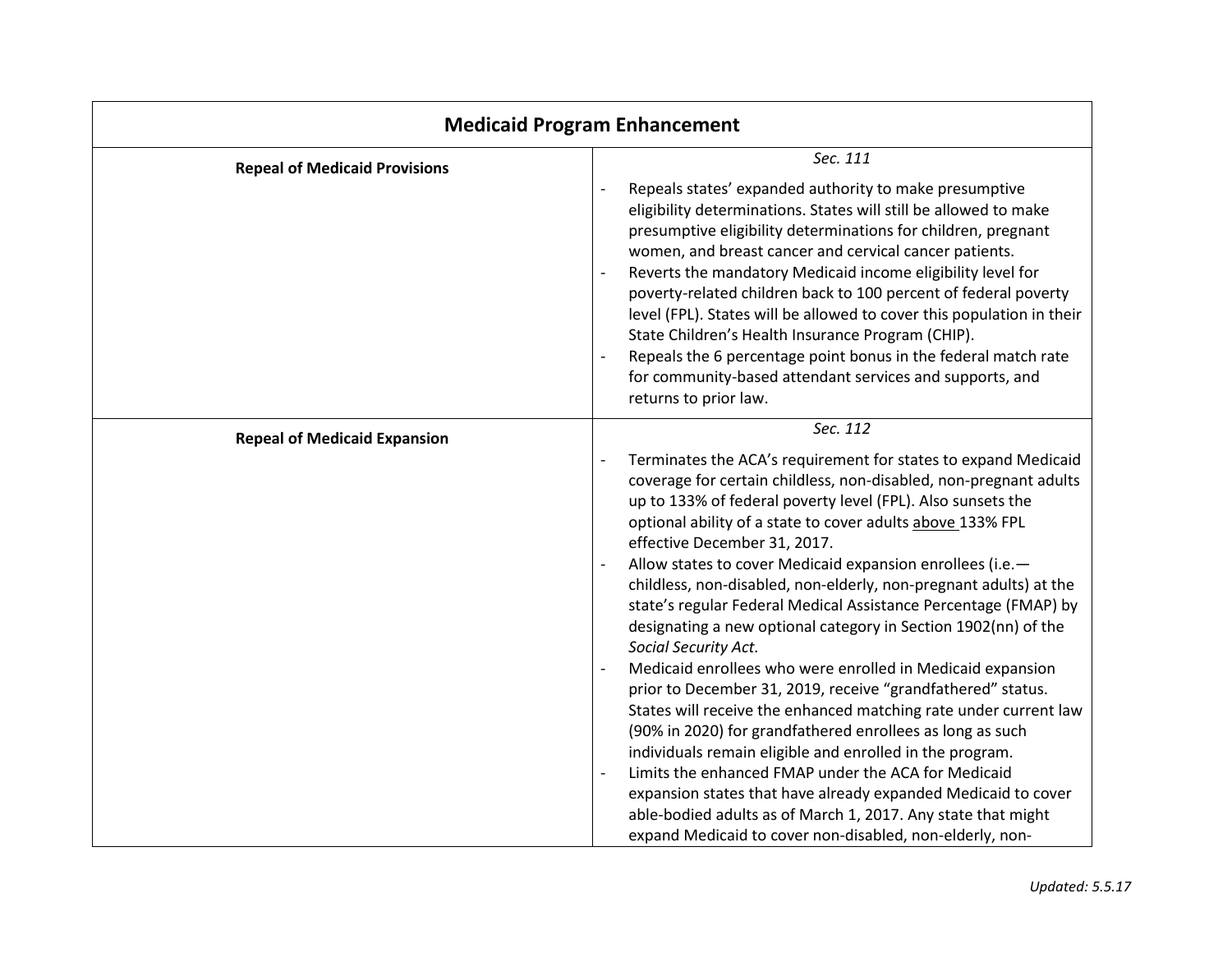|                                                    | pregnant, able-bodied adults up to 133% FPL would receive its<br>regular FMAP and not the enhanced FMAP.<br>Freezes the ACA's enhanced FMAP provided for certain states<br>that covered low-income adults prior to ACA enactment at the<br>state's regular FMAP.                                                                                                                                                                                                                                                                                                                                                                                                                                                                                                                                                                                                                                                                                                                                                                                                                                                                                                                                                                                                                  |
|----------------------------------------------------|-----------------------------------------------------------------------------------------------------------------------------------------------------------------------------------------------------------------------------------------------------------------------------------------------------------------------------------------------------------------------------------------------------------------------------------------------------------------------------------------------------------------------------------------------------------------------------------------------------------------------------------------------------------------------------------------------------------------------------------------------------------------------------------------------------------------------------------------------------------------------------------------------------------------------------------------------------------------------------------------------------------------------------------------------------------------------------------------------------------------------------------------------------------------------------------------------------------------------------------------------------------------------------------|
| <b>Elimination of DSH Cuts</b>                     | Sec. 113                                                                                                                                                                                                                                                                                                                                                                                                                                                                                                                                                                                                                                                                                                                                                                                                                                                                                                                                                                                                                                                                                                                                                                                                                                                                          |
|                                                    | Repeals the Medicaid Disproportionate Share Hospital (DSH) cuts<br>for non-expansion states in 2018. States that have expanded<br>Medicaid will have their DSH cuts repealed in 2020.                                                                                                                                                                                                                                                                                                                                                                                                                                                                                                                                                                                                                                                                                                                                                                                                                                                                                                                                                                                                                                                                                             |
| <b>Reducing State Medicaid Costs</b>               | Sec. 114                                                                                                                                                                                                                                                                                                                                                                                                                                                                                                                                                                                                                                                                                                                                                                                                                                                                                                                                                                                                                                                                                                                                                                                                                                                                          |
|                                                    | Requires states, for purposes of determining MAGI for Medicaid<br>$\qquad \qquad -$<br>and CHIP eligibility to consider monetary winnings from lotteries<br>(and other lump sum payments) as if they were obtained over<br>multiple months, even if obtained in a single month. Counts<br>lottery winnings above \$80,000 over multiple months.<br>Includes a hardship exemption by which states can continue to<br>provide Medicaid coverage for an individual if the denial of<br>coverage would cause undue medical or financial hardship based<br>on criteria established by the Secretary of HHS.<br>For Medicaid applications made (or deemed to be made) on or<br>after October 1, 2017, limits the effective data for retroactive<br>coverage of Medicaid benefits to the month in which the<br>applicant applied.<br>Repeals the authority of states to elect to substitute a higher<br>$\overline{\phantom{a}}$<br>home equity limit that is above the statutory minimum in law.<br>Applies to Medicaid eligibility determinations made more than<br>180 days after enactment. Where the Secretary of HHS<br>determines that state legislation is required to amend the state<br>plan, additional time will be given to the state to comply with<br>these requirements. |
| <b>Safety Net Funding for Non-Expansion States</b> | Sec. 115                                                                                                                                                                                                                                                                                                                                                                                                                                                                                                                                                                                                                                                                                                                                                                                                                                                                                                                                                                                                                                                                                                                                                                                                                                                                          |
|                                                    | Provides \$10 billion over five years to non-expansion states for<br>safety net funding. For FY2018 through FY2022, each state that                                                                                                                                                                                                                                                                                                                                                                                                                                                                                                                                                                                                                                                                                                                                                                                                                                                                                                                                                                                                                                                                                                                                               |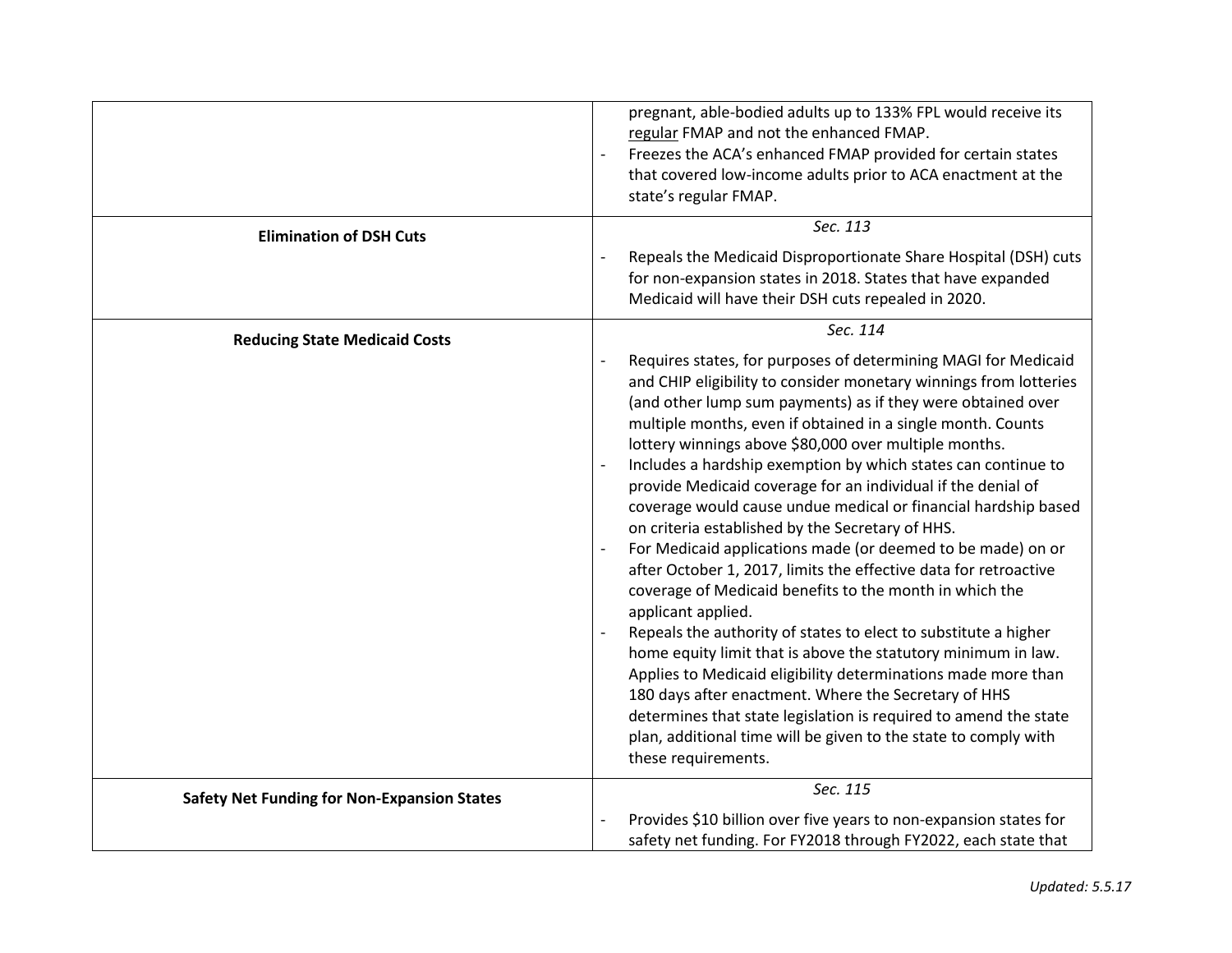|                                                                | has not implemented the ACA Medicaid expansion as of July 1 of<br>the preceding year may receive safety net funding to adjust<br>payment amounts for Medicaid providers so long as the payment<br>adjustment does not exceed the provider's costs in furnishing<br>healthcare services to individuals either eligible for medical<br>assistance under the state plan (or under a waiver of such plan)<br>or have no health insurance or health plan coverage for such<br>services before the period at the end. Non-expansion states<br>using the safety net funding would receive an increased<br>matching rate of 100% for FY2018 through FY2021 and 95% for<br>FY2022.<br>Each non-expansion state's allotment from the \$2 billion would<br>be determined according to the number of individuals in the<br>state with income below 138% of FPL in 2015 relative to the total<br>number of individuals with income below 138% of FPL for all the<br>non-expansion states in 2015. The 2015 American Community<br>Survey 1-year estimates as published by the Bureau of Census<br>would be used to determine the portion of each state's<br>population that is below 138% of the FPL.<br>If a non-expansion state for a fiscal year implements the ACA<br>Medicaid expansion during the fiscal year, the state will no<br>longer be treated as a non-expansion state for safety net funding |
|----------------------------------------------------------------|-----------------------------------------------------------------------------------------------------------------------------------------------------------------------------------------------------------------------------------------------------------------------------------------------------------------------------------------------------------------------------------------------------------------------------------------------------------------------------------------------------------------------------------------------------------------------------------------------------------------------------------------------------------------------------------------------------------------------------------------------------------------------------------------------------------------------------------------------------------------------------------------------------------------------------------------------------------------------------------------------------------------------------------------------------------------------------------------------------------------------------------------------------------------------------------------------------------------------------------------------------------------------------------------------------------------------------------------------------------------------------------------------|
|                                                                | for subsequent fiscal years.                                                                                                                                                                                                                                                                                                                                                                                                                                                                                                                                                                                                                                                                                                                                                                                                                                                                                                                                                                                                                                                                                                                                                                                                                                                                                                                                                                  |
| Providing Incentives for Increased Frequency of Eligibility    | Sec. 116                                                                                                                                                                                                                                                                                                                                                                                                                                                                                                                                                                                                                                                                                                                                                                                                                                                                                                                                                                                                                                                                                                                                                                                                                                                                                                                                                                                      |
| <b>Redeterminations</b>                                        | Requires states with Medicaid expansion populations to re-<br>determine expansion enrollees' eligibility every 6 months.<br>Provides a temporary 5% FMAP increase to states for activities<br>directly related to complying with this section                                                                                                                                                                                                                                                                                                                                                                                                                                                                                                                                                                                                                                                                                                                                                                                                                                                                                                                                                                                                                                                                                                                                                 |
| Permitting States to Apply a Work Requirement For Nondisabled, | Sec. 117                                                                                                                                                                                                                                                                                                                                                                                                                                                                                                                                                                                                                                                                                                                                                                                                                                                                                                                                                                                                                                                                                                                                                                                                                                                                                                                                                                                      |
| Nonelderly, Non-pregnant Adults under Medicaid                 | Provides states with the option of instituting a work requirement<br>$\overline{\phantom{a}}$<br>in Medicaid for nondisabled, nonelderly, non-pregnant adults as<br>a condition of receiving coverage under Medicaid. States may<br>begin to use this option beginning October 1, 2017.                                                                                                                                                                                                                                                                                                                                                                                                                                                                                                                                                                                                                                                                                                                                                                                                                                                                                                                                                                                                                                                                                                       |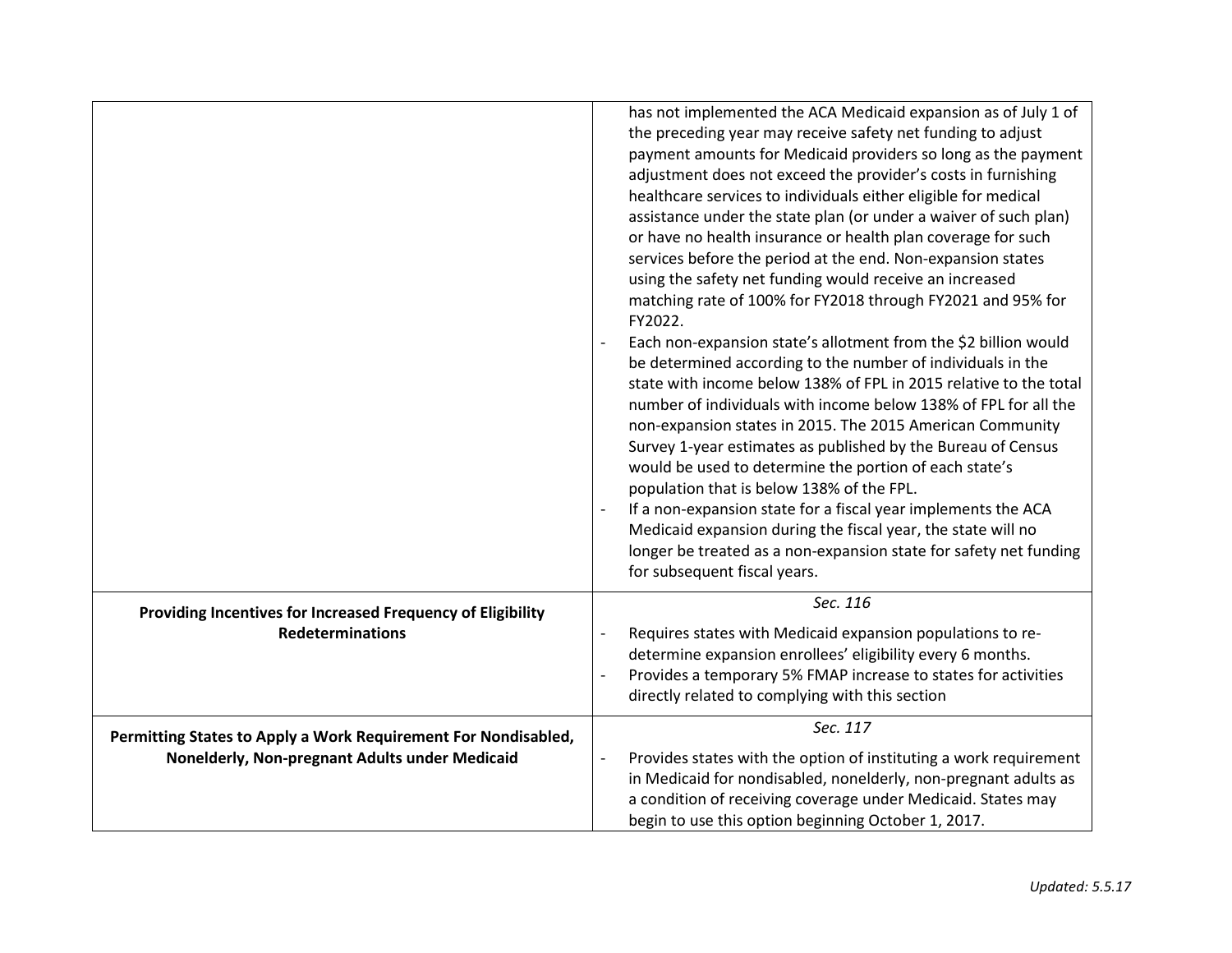|                          | "Work requirements" defined here uses the countable TANF<br>(Temporary Assistance for Needy Families program) activities<br>defined in section 407(d) of the Social Security Act. Includes, in<br>addition to unsubsidized employment: subsidized private sector<br>employment, work experience, on-the-job-training (OJT),<br>community service programs, vocational educational training,                                                                               |
|--------------------------|---------------------------------------------------------------------------------------------------------------------------------------------------------------------------------------------------------------------------------------------------------------------------------------------------------------------------------------------------------------------------------------------------------------------------------------------------------------------------|
|                          | job skills training related to employment, education directly<br>related to employment in the case of a recipient who has not<br>received a high school diploma or a certificate of high school<br>equivalency, subsidized public sector employment, satisfactory<br>attendance at a secondary school or in a course of study leading<br>to a certificate of general equivalence, if a recipient has not<br>completed secondary school or received such a certificate and |
|                          | providing childcare services to an individual who is participating<br>in a community service program.<br>States cannot impose a work requirement as a condition of<br>receiving Medicaid coverage if the individual is: pregnant, under<br>the age of 19, the only parent or caretaker of a child under the<br>age of 6 or the only parent or caretaker of a child with a disability                                                                                      |
| $\overline{\phantom{a}}$ | or under the age of 20 who is married or is the head of the<br>household and maintains satisfactory attendance at school or<br>participates in education directly related to employment.<br>Provides a 5% administrative FMAP increase to states that<br>choose to implement a work requirement.                                                                                                                                                                          |

## **Per Capita Allotment for Medical Assistance**

|                                             | Sec. 121                                                                                                                                                                                                                                                                                                                                                                                                                                                                           |
|---------------------------------------------|------------------------------------------------------------------------------------------------------------------------------------------------------------------------------------------------------------------------------------------------------------------------------------------------------------------------------------------------------------------------------------------------------------------------------------------------------------------------------------|
| Per Capita Allotment for Medical Assistance | Alters federal Medicaid financing by creating a per capita model<br>(i.e. - per enrollee limits on federal payments to states) starting<br>in 2020. Uses each state's spending in FY2016 as the base year to<br>set targeted spending for each enrollee category (elderly, blind,<br>and disabled, children, non-expansion adults, and expansion<br>adults) in FY2019 and subsequent years for the state. Each<br>state's targeted spending amount will increase by the applicable |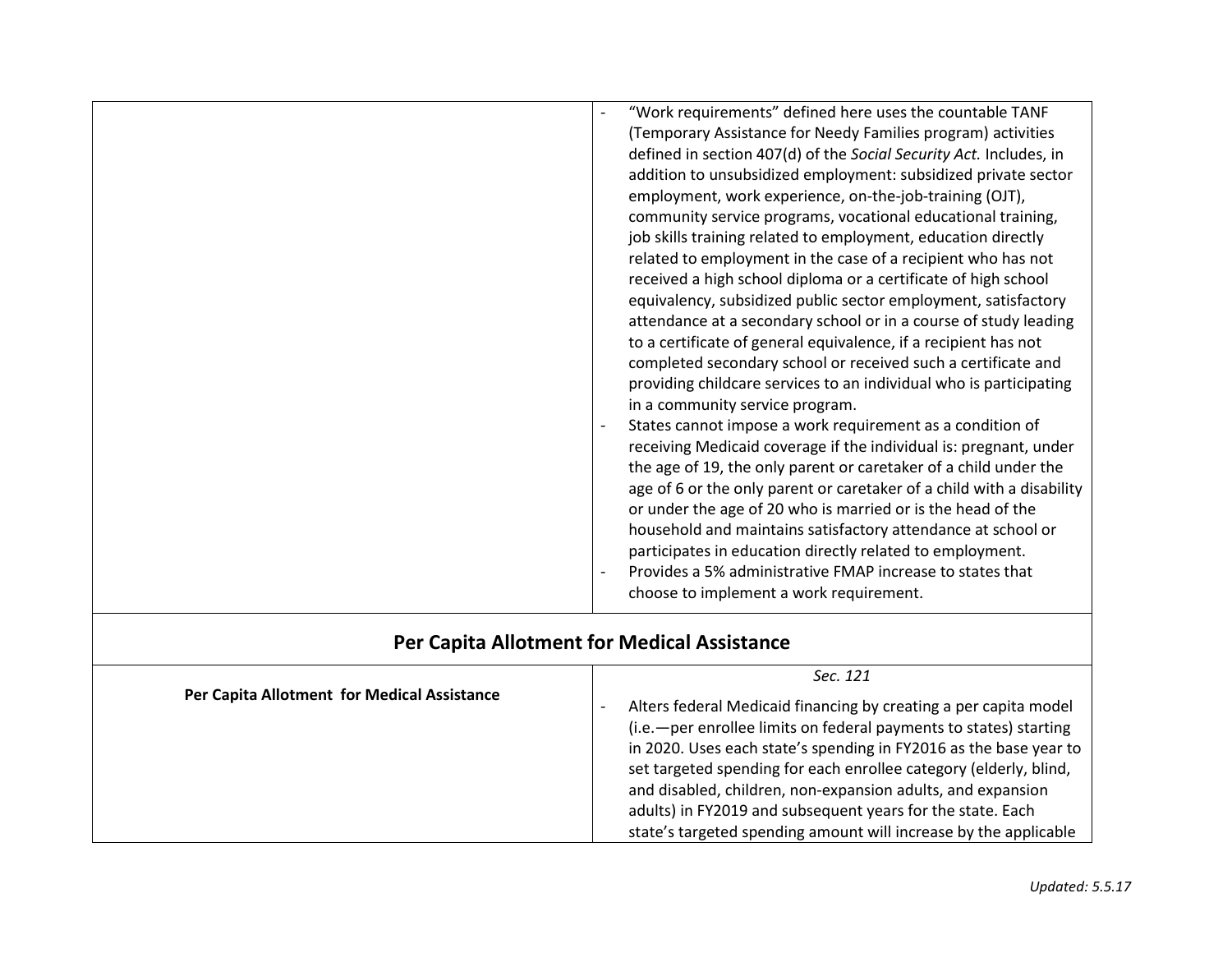| annual inflation factor for that succeeding fiscal year. Starting in |
|----------------------------------------------------------------------|
| FY2020, any state with spending higher that their specified          |
| targeted aggregate amount would receive reductions to their          |
|                                                                      |
| Increases the annual inflation factor for the elderly and disabled   |
| from CPI-U Medical (medical care component of the consumer           |
| price index for all urban consumers) to CPI-U Medical plus one       |
|                                                                      |
| For states that in 2016 had a DSH allotment that was more than       |
| six times the national average and requires political subdivision    |
| within the state to contribute funds to Medicaid, the amount of      |
| allowable medical assistance expenditures under the per capita       |
| allotment reform is reduced by the amount required to be raised      |
| from the political subdivisions. A state with a population that      |
| exceeds 5 million and that imposes a local income tax upon its       |
| residents and that receive funds from such political subdivisions    |
|                                                                      |
| Modernizes Medicaid's data and reporting systems and requires        |
| additional reporting requirements including data on medical          |
| assistance expenditures within categories of services and            |
|                                                                      |
| Provides a temporary increase to the federal matching                |
| percentage to improve data reporting systems. Impacts                |
| expenditures on or after October 1, 2017 and before October 1,       |
|                                                                      |
| Exempts DSH payments and administration payments from the            |
|                                                                      |
| Exempts certain populations from the caps including: (1)             |
| individuals covered under a CHIP Medicaid expansion program,         |
| (2) individuals who receive medical assistance through an Indian     |
| Health Service facility, (3) individuals entitled to medical         |
| assistance coverage of breast or cervical cancer treatment due to    |
| screening under the Breast and Cervical Cancer Early Detection       |
| program, (4) partial-benefit enrollees that are unauthorized         |
| aliens eligible for Medicaid emergency medical care, individuals     |
|                                                                      |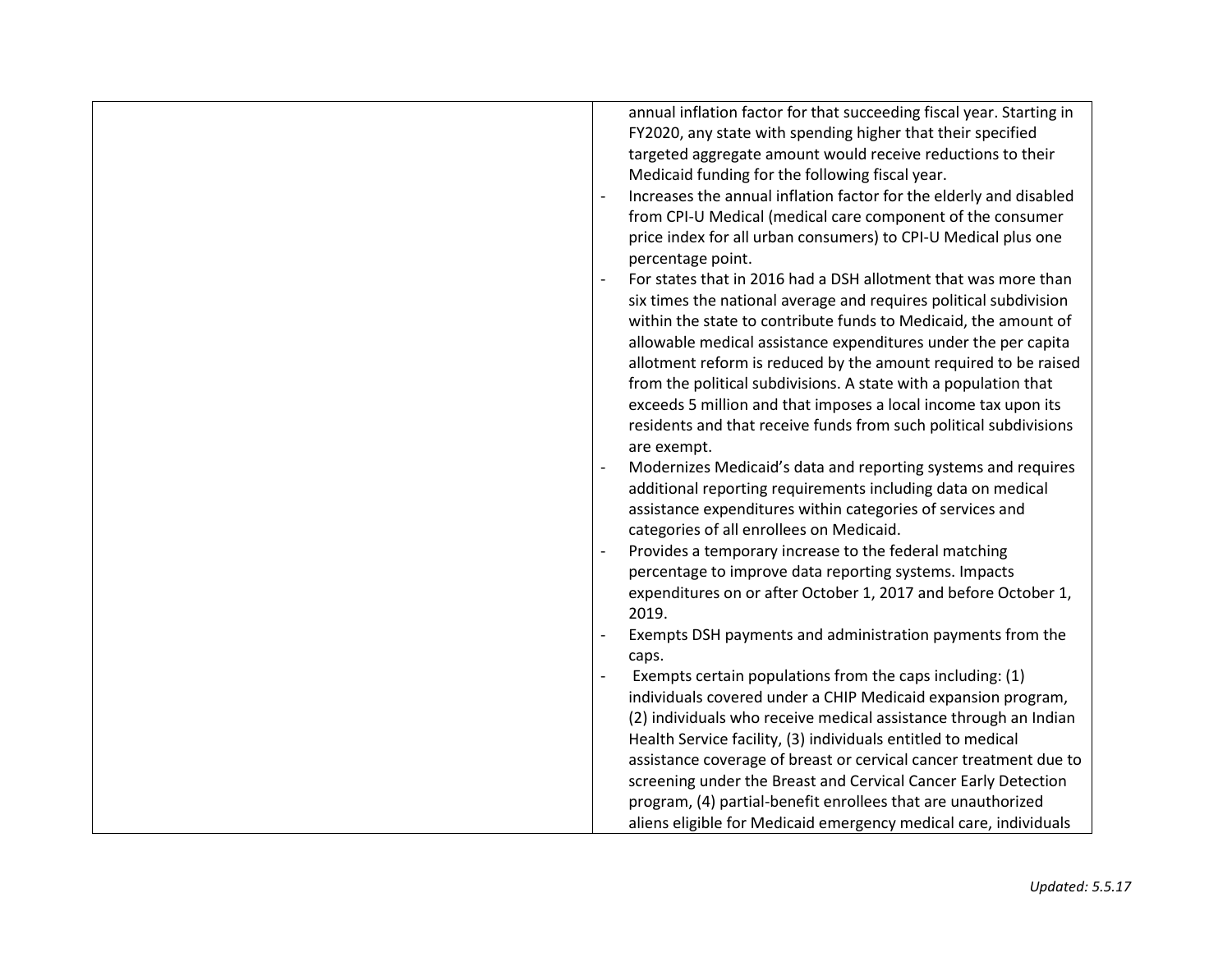| eligible for Medicaid family planning options, dual-eligible       |
|--------------------------------------------------------------------|
| individuals eligible for coverage of Medicare cost sharing,        |
| individuals eligible for premium assistance, or coverage of        |
| tuberculosis-related services for individuals infected with TB.    |
| Requires the Secretary of HHS to conduct audits of each state's    |
| enrollment and expenditures reported on the Form CMS-64 for        |
| FY2016, FY2019 and subsequent years.                               |
| Creates a new option for states, for a period of 10 years and      |
| beginning in FY2020, to receive a block grant of funds for         |
| providing healthcare to their traditional adult and children       |
| populations served in the per capita allotment. States choosing    |
| the block grant will be required to outline the types of items and |
| services, the amount, duration and scope of such services, the     |
| cost-sharing with respect to such services; and the method for     |
| delivering care. These items and services are in lieu of the       |
| requirements under current law except, the block grant must        |
| provide medical assistance for: hospital care, surgical care and   |
| treatment, medical care and treatment, obstetrical and prenatal    |
| care and treatment; prescribed drugs; medicines and prosthetics;   |
| other medical supplies and services; and healthcare for children   |
| under 18 years of age. A plan shall be deemed approved by the      |
| Secretary of HHS unless the Secretary finds within 30 days that    |
| the plan is inaccurate or actuarially unsound.                     |
| Funding for the block grant will be calculated by computing the    |
| per capita cost for the eligible population, multiplied by the     |
| number of enrollees in the year prior to adopting a block grant.   |
| Funding will increase by the growth of the consumer price index    |
| but will not adjust for changes in the population. Unused funds    |
| will rollover and remain available for expenditure so long as a    |
| state has a block grant.                                           |
| Under the block grant, states may determine to provide             |
| healthcare to either non-expansion adults and children or just     |
| non-expansion adults.                                              |
| States adopting a block grant are required to contract with an     |
| independent entity to ensure the state is in compliance with the   |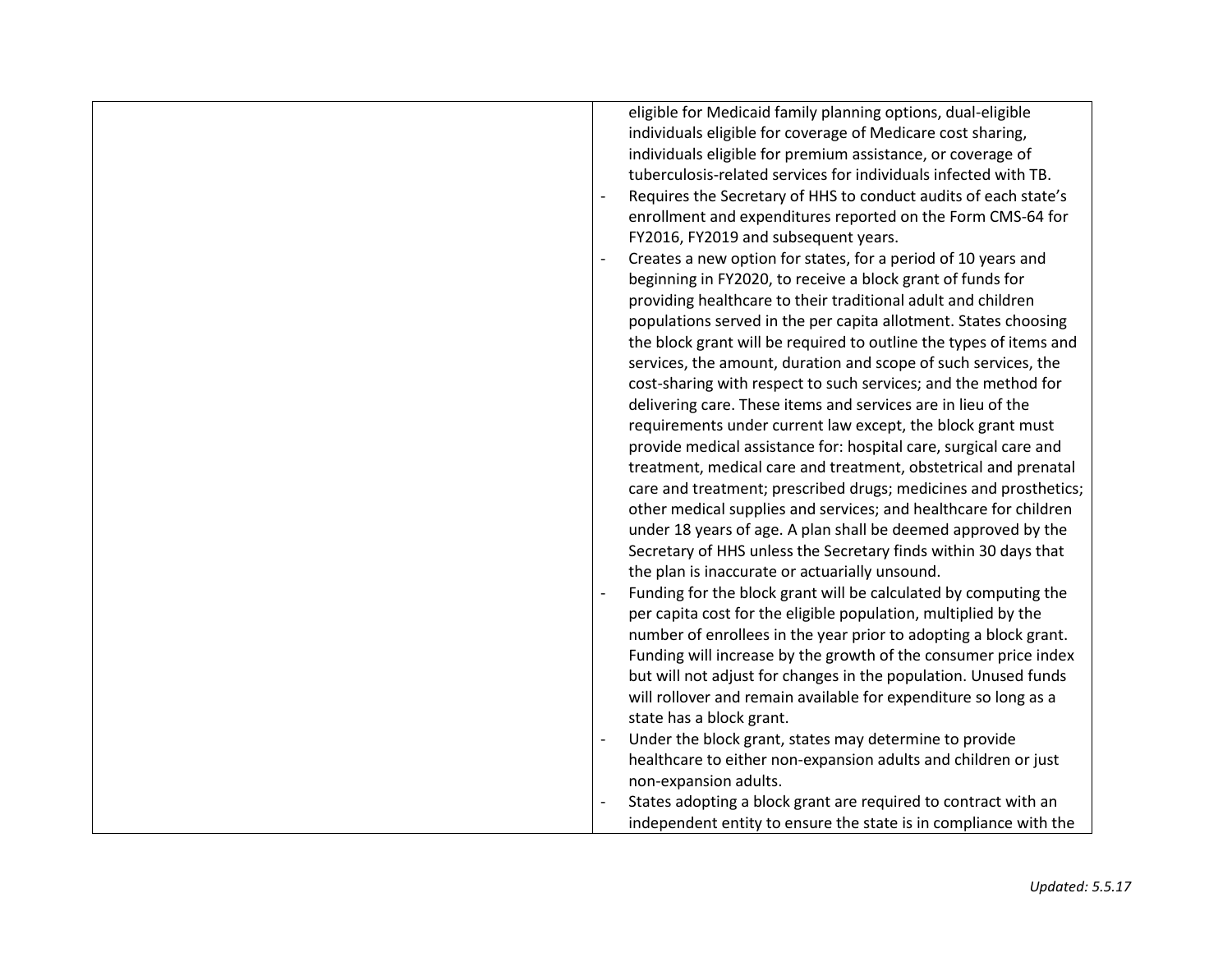|                                         | requirements of the block grant. Audit reports are required to be<br>made available to HHS on request.                                                                                                                                                                                                                                                                                                                                                                                                                                                                                                                                                                                                                                                                                                                                                                                                                                                                                                                                                                                                                                                                                                                                                                                                                                                                                                                                                                                                                                                                                                                                                                                          |
|-----------------------------------------|-------------------------------------------------------------------------------------------------------------------------------------------------------------------------------------------------------------------------------------------------------------------------------------------------------------------------------------------------------------------------------------------------------------------------------------------------------------------------------------------------------------------------------------------------------------------------------------------------------------------------------------------------------------------------------------------------------------------------------------------------------------------------------------------------------------------------------------------------------------------------------------------------------------------------------------------------------------------------------------------------------------------------------------------------------------------------------------------------------------------------------------------------------------------------------------------------------------------------------------------------------------------------------------------------------------------------------------------------------------------------------------------------------------------------------------------------------------------------------------------------------------------------------------------------------------------------------------------------------------------------------------------------------------------------------------------------|
|                                         | <b>Patient Relief and Health Insurance Market Stability</b>                                                                                                                                                                                                                                                                                                                                                                                                                                                                                                                                                                                                                                                                                                                                                                                                                                                                                                                                                                                                                                                                                                                                                                                                                                                                                                                                                                                                                                                                                                                                                                                                                                     |
| <b>Repeal of Cost-Sharing Subsidy</b>   | Sec. 131                                                                                                                                                                                                                                                                                                                                                                                                                                                                                                                                                                                                                                                                                                                                                                                                                                                                                                                                                                                                                                                                                                                                                                                                                                                                                                                                                                                                                                                                                                                                                                                                                                                                                        |
|                                         | Repeals the cost-sharing subsidy program of the ACA by 2020.                                                                                                                                                                                                                                                                                                                                                                                                                                                                                                                                                                                                                                                                                                                                                                                                                                                                                                                                                                                                                                                                                                                                                                                                                                                                                                                                                                                                                                                                                                                                                                                                                                    |
| <b>Patient and State Stability Fund</b> | Sec. 132<br>Establishes a fund designed to lower patient costs and stabilize<br>state markets. Under the use of funds, a state may use the<br>resources for any of the following purposes: (1) helping, through<br>the provision of financial assistance, high-risk individuals (who do<br>not have access to health insurance coverage offered through an<br>employer) enroll in health insurance coverage in the individual<br>market in the state, as such market is defined by the state<br>(whether through the establishment of a new mechanism or<br>maintenance of an existing mechanism for such purpose), (2)<br>providing incentives to appropriate entities to enter into<br>arrangements with the state to help stabilize premiums for<br>health insurance coverage in the individual market, as such<br>markets are defined by the state, (3) reducing the cost of<br>providing health insurance coverage in the individual market and<br>small group market, as such markets are defined by the state, to<br>individuals who have, or are projected to have, a high rate of<br>utilization of health services (as measured by cost) (4) promoting<br>participation in the individual market and small group market in<br>the state and increasing health insurance options available<br>through such market, (5) promoting access to preventive<br>services, dental care services (whether preventive or medically<br>necessary), vision care services (whether preventive or medically<br>necessary), or any combination of such services, (6) maternity<br>coverage and newborn care, (7) prevention, treatment or<br>recovery support services for individuals with mental or |
|                                         | substance use disorders focused on either or both of the                                                                                                                                                                                                                                                                                                                                                                                                                                                                                                                                                                                                                                                                                                                                                                                                                                                                                                                                                                                                                                                                                                                                                                                                                                                                                                                                                                                                                                                                                                                                                                                                                                        |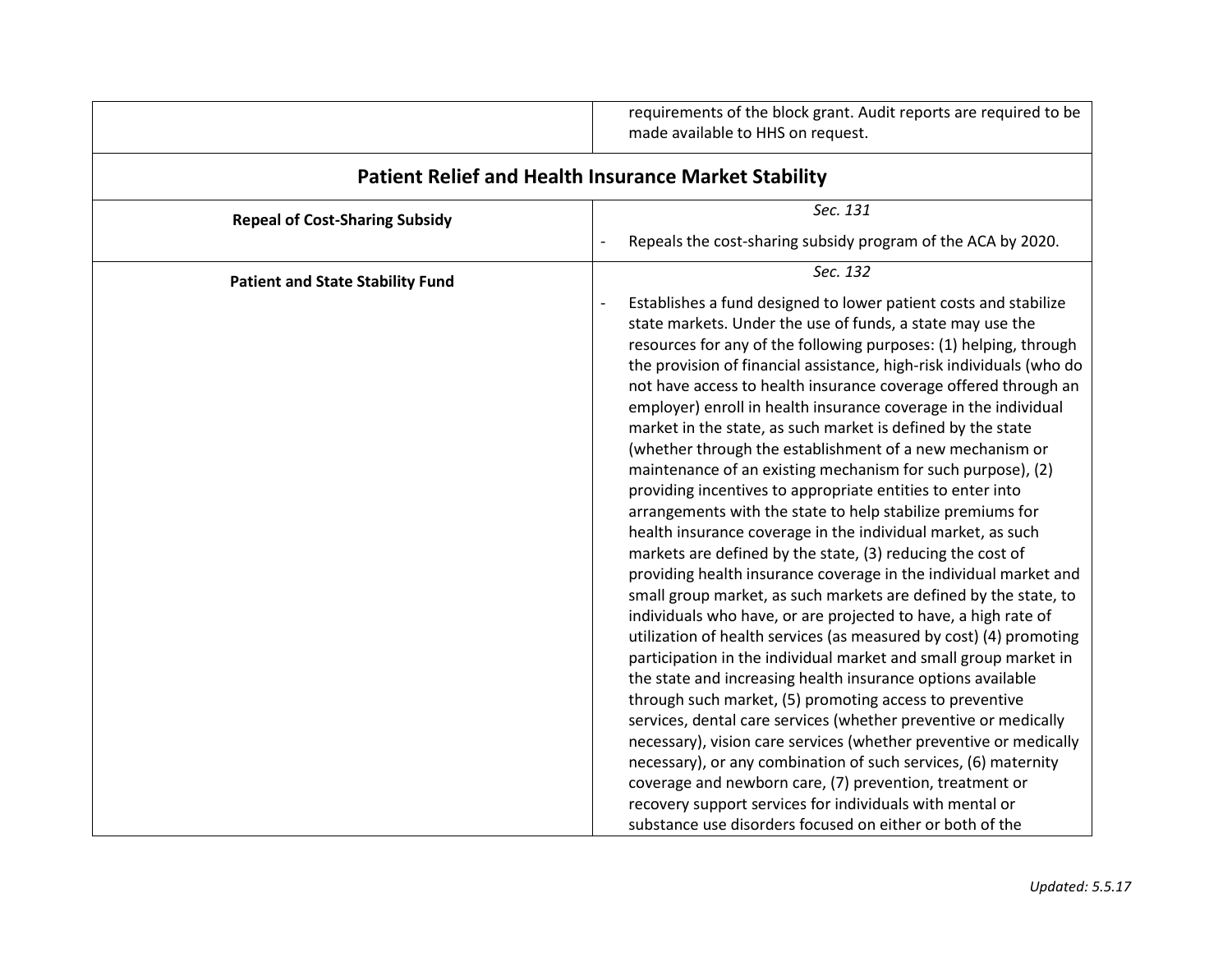| <b>Upton amendment to Section 132</b> | following-direct inpatient or outpatient clinical care for<br>treatment of addition and mental illness and/or early<br>identification and intervention for children and young adults with<br>serious mental illness, (8) providing payments, directly or<br>indirectly, to healthcare providers for the provision of such<br>healthcare services as are specified by the Administrator of CMS,<br>(9) providing assistance to reduce out-of-pocket costs, such as<br>copayments, coinsurance, premiums, and deductibles, of<br>individuals enrolled in health insurance coverage in the state.<br>Authorizes \$15 billion for the fund for 2018 - 2019 (\$10 billion<br>for 2020 - 2026.) A state match is phased-in beginning 2020 at a<br>different schedule, depending on if a state chooses to use the<br>money for their own program or utilizes the federal default<br>program administered through CMS.<br>Authorizes an additional \$15 billion to be used for maternity<br>coverage and newborn care as well as mental health and<br>substance use disorders.<br>Authorizes an additional \$8 billion for the fund from 2018 - 2023<br>to states that have applied and been granted a waiver from<br>community rating as specified by the MacArthur Amendment.<br>(see Sec. 136). Directs the additional funds to be used in providing<br>assistance to reduce premiums or other out-of-pocket costs for<br>individuals who may be subject to an increase in their monthly<br>premium rates because they: (1) reside in a state with an<br>approved waiver, (2) have a preexisting condition, (3) are<br>uninsured because they have not maintained continuous<br>coverage and (4) purchase health insurance in the individual |
|---------------------------------------|-----------------------------------------------------------------------------------------------------------------------------------------------------------------------------------------------------------------------------------------------------------------------------------------------------------------------------------------------------------------------------------------------------------------------------------------------------------------------------------------------------------------------------------------------------------------------------------------------------------------------------------------------------------------------------------------------------------------------------------------------------------------------------------------------------------------------------------------------------------------------------------------------------------------------------------------------------------------------------------------------------------------------------------------------------------------------------------------------------------------------------------------------------------------------------------------------------------------------------------------------------------------------------------------------------------------------------------------------------------------------------------------------------------------------------------------------------------------------------------------------------------------------------------------------------------------------------------------------------------------------------------------------------------------------------------------------------------------------------------------|
|                                       | market.<br>Should a state not use the funding, resources will be available to<br>the Administrator of the Centers for Medicare & Medicaid                                                                                                                                                                                                                                                                                                                                                                                                                                                                                                                                                                                                                                                                                                                                                                                                                                                                                                                                                                                                                                                                                                                                                                                                                                                                                                                                                                                                                                                                                                                                                                                               |
|                                       | Services (CMS) to stabilize premiums for patients.<br>The formula used to calculate a state's allotment for years 2018<br>and 2019 uses two following criteria: (1) 85 percent of the annual<br>funding is based off of incurred claims for benefit year 2015, and<br>subsequently 2016, which provides for the latest medical loss                                                                                                                                                                                                                                                                                                                                                                                                                                                                                                                                                                                                                                                                                                                                                                                                                                                                                                                                                                                                                                                                                                                                                                                                                                                                                                                                                                                                     |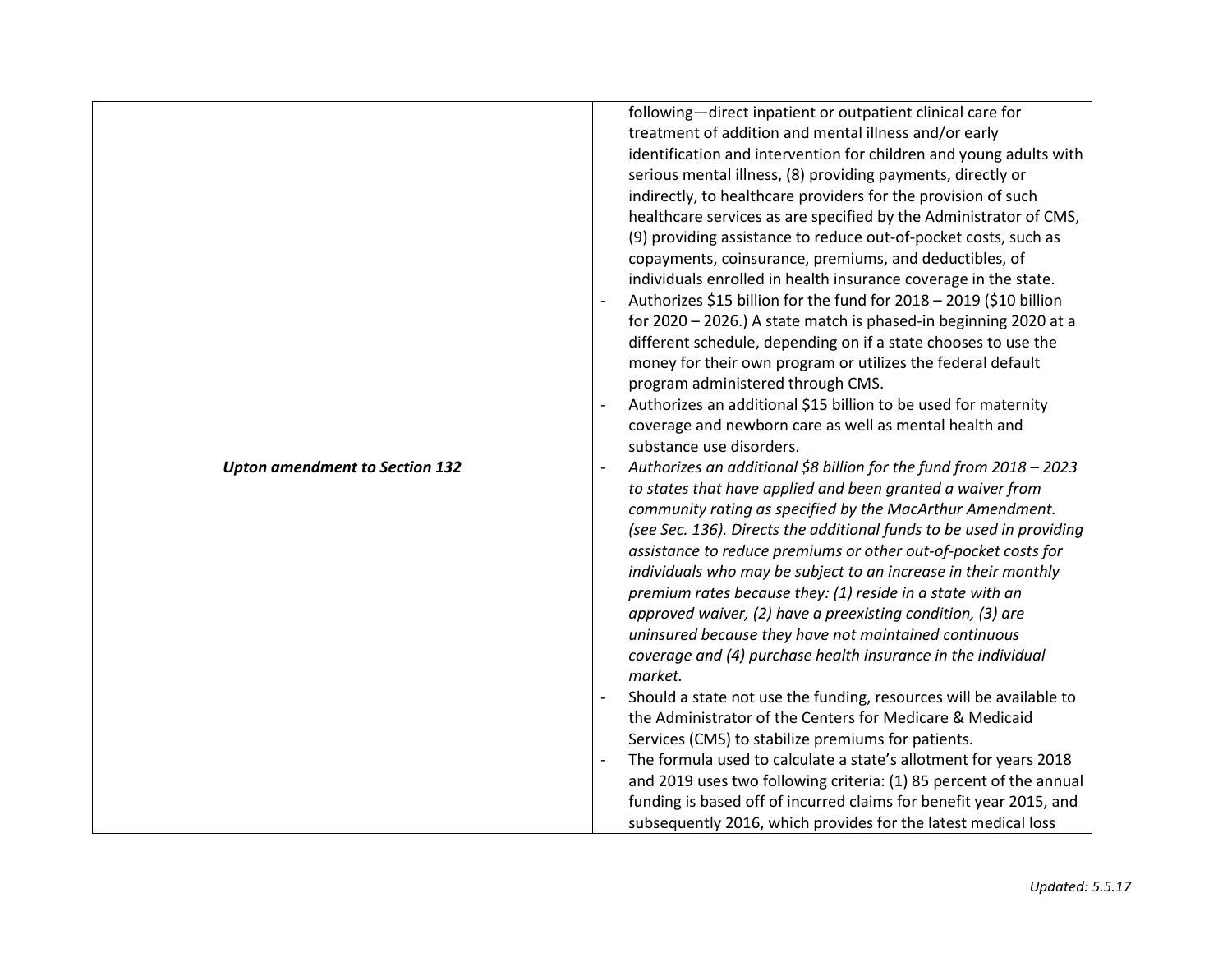| ratio (MLR) data available that reflects total costs for the on-<br>exchange individual market, (2) for states to access a proportion<br>of the remaining 15 percent, a state must meet one of two<br>triggers: their uninsured population for individuals below 100<br>percent of federal poverty level (FPL) increased from 2013-2015;<br>or, fewer than three plans are offering coverage on the exchange<br>in the individual market in 2017.<br>Beginning in 2020, the Administrator will set an allocation<br>methodology to reflect the cost, risk, low-income uninsured<br>population, and issuer competition. To determine this<br>methodology, the Administrator will consult with healthcare<br>consumers, health insurance issuers, state insurance<br>commissioners, and other stakeholders and after taking into<br>consideration additional cost and risk factors that may inhibit<br>healthcare consumer and health insurance issuer participation.<br>Establishes a Federal Invisible Risk Sharing Program to provide<br>payments to health insurance issuers for claims of eligible<br>individuals for the purpose of lowering premiums for health<br>insurance coverage offered in the individual market.<br>CMS Administrator will establish, after consultation with<br>stakeholders, parameters for the Federal Invisible Risk Sharing<br>program no later than 60 days after date of enactment of the<br>bill. Details of the program must include: definition of an eligible<br>individual, the development and use of health status statements,<br>standards for qualification (including both automatic and<br>voluntary qualifications), the percentage of premiums paid to<br>health insurance issuers for coverage that shall be collected,<br>deposited and credited for use by the program, the dollar<br>amount of claims that the program will provide payments to as<br>well as the proportion of claims above such dollar amount that |
|--------------------------------------------------------------------------------------------------------------------------------------------------------------------------------------------------------------------------------------------------------------------------------------------------------------------------------------------------------------------------------------------------------------------------------------------------------------------------------------------------------------------------------------------------------------------------------------------------------------------------------------------------------------------------------------------------------------------------------------------------------------------------------------------------------------------------------------------------------------------------------------------------------------------------------------------------------------------------------------------------------------------------------------------------------------------------------------------------------------------------------------------------------------------------------------------------------------------------------------------------------------------------------------------------------------------------------------------------------------------------------------------------------------------------------------------------------------------------------------------------------------------------------------------------------------------------------------------------------------------------------------------------------------------------------------------------------------------------------------------------------------------------------------------------------------------------------------------------------------------------------------------------------------------------------------------------------------------------|
|                                                                                                                                                                                                                                                                                                                                                                                                                                                                                                                                                                                                                                                                                                                                                                                                                                                                                                                                                                                                                                                                                                                                                                                                                                                                                                                                                                                                                                                                                                                                                                                                                                                                                                                                                                                                                                                                                                                                                                          |
| the program will pay.                                                                                                                                                                                                                                                                                                                                                                                                                                                                                                                                                                                                                                                                                                                                                                                                                                                                                                                                                                                                                                                                                                                                                                                                                                                                                                                                                                                                                                                                                                                                                                                                                                                                                                                                                                                                                                                                                                                                                    |
| Authorizes \$15 billion for the Federal Invisible Risk Sharing                                                                                                                                                                                                                                                                                                                                                                                                                                                                                                                                                                                                                                                                                                                                                                                                                                                                                                                                                                                                                                                                                                                                                                                                                                                                                                                                                                                                                                                                                                                                                                                                                                                                                                                                                                                                                                                                                                           |
|                                                                                                                                                                                                                                                                                                                                                                                                                                                                                                                                                                                                                                                                                                                                                                                                                                                                                                                                                                                                                                                                                                                                                                                                                                                                                                                                                                                                                                                                                                                                                                                                                                                                                                                                                                                                                                                                                                                                                                          |
| Program for 2018 - 2026. Unallocated funds from the Patient                                                                                                                                                                                                                                                                                                                                                                                                                                                                                                                                                                                                                                                                                                                                                                                                                                                                                                                                                                                                                                                                                                                                                                                                                                                                                                                                                                                                                                                                                                                                                                                                                                                                                                                                                                                                                                                                                                              |
| and State Stability Fund would be available for carrying out the                                                                                                                                                                                                                                                                                                                                                                                                                                                                                                                                                                                                                                                                                                                                                                                                                                                                                                                                                                                                                                                                                                                                                                                                                                                                                                                                                                                                                                                                                                                                                                                                                                                                                                                                                                                                                                                                                                         |
| Federal Invisible Risk Sharing Program.                                                                                                                                                                                                                                                                                                                                                                                                                                                                                                                                                                                                                                                                                                                                                                                                                                                                                                                                                                                                                                                                                                                                                                                                                                                                                                                                                                                                                                                                                                                                                                                                                                                                                                                                                                                                                                                                                                                                  |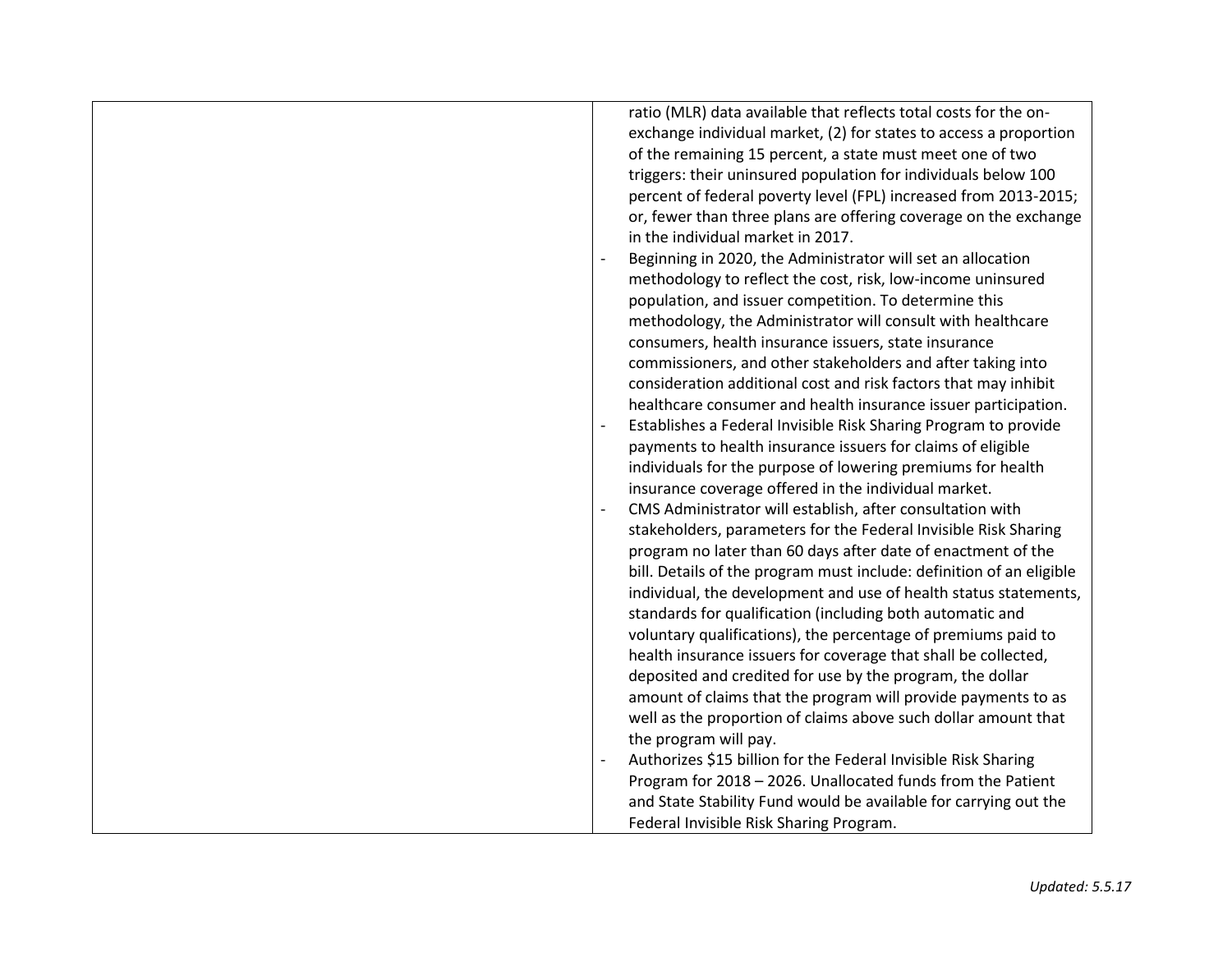|                                                                                      | Beginning in 2020, states can take over operation of the Federal<br>Invisible Risk Sharing Program.                                                                                                                                                                                                                                                                                                                                                                                                                                                                                                                                                                                                                                 |
|--------------------------------------------------------------------------------------|-------------------------------------------------------------------------------------------------------------------------------------------------------------------------------------------------------------------------------------------------------------------------------------------------------------------------------------------------------------------------------------------------------------------------------------------------------------------------------------------------------------------------------------------------------------------------------------------------------------------------------------------------------------------------------------------------------------------------------------|
| <b>Continuous Health Insurance Coverage Incentive</b>                                | Sec. 133<br>Beginning in open enrollment for benefit year 2019, there will be<br>a 12-month look back period to determine if the applicant went<br>longer than 63 days without continuous health insurance<br>coverage. If the applicant had a lapse in coverage for greater<br>than 63 days, issuers will assess a flat 30 percent late-enrollment<br>surcharge on top of their base premium based on their decision<br>to forgo coverage. This late-enrollment surcharge would be the<br>same for all market entrants, regardless of health status, and<br>discontinued after 12 months, incentivizing enrollees to remain<br>covered. This process would begin for special enrollment period<br>applicants in benefit year 2018. |
| <b>Increasing Coverage Options</b>                                                   | Sec.134<br>Repeals the actuarial value standards contained in the ACA.                                                                                                                                                                                                                                                                                                                                                                                                                                                                                                                                                                                                                                                              |
| Change in Permissible Age Variation in Health Insurance Premium<br>Rates             | Sec.135<br>The ACA limits the cost of the most generous plan for older<br>$\overline{a}$<br>Americans to three times the cost of the least generous plan for<br>younger Americans. This section changes the ratio to five to one.                                                                                                                                                                                                                                                                                                                                                                                                                                                                                                   |
| <b>Permitting States to Waiver Certain ACA Requirements</b><br>(MacArthur Amendment) | Sec. 136<br>Allows a state to submit a waiver application to the Secretary of<br>HHS to: increase the age ratio above H.R. 1628's 5:1 ratio<br>beginning in 2018, specify their own essential health benefits<br>beginning in 2020 and replace H.R. 1628's continuous coverage<br>incentives' late-enrollment penalty with health status rating<br>beginning in 2019, conditional upon a state operating a risk<br>mitigation program or participating in the Federal Invisible Risk<br>Sharing Program. Health status rating may not be waived for<br>individuals who maintain continuous coverage.<br>Provides a default approval process for states, making all                                                                  |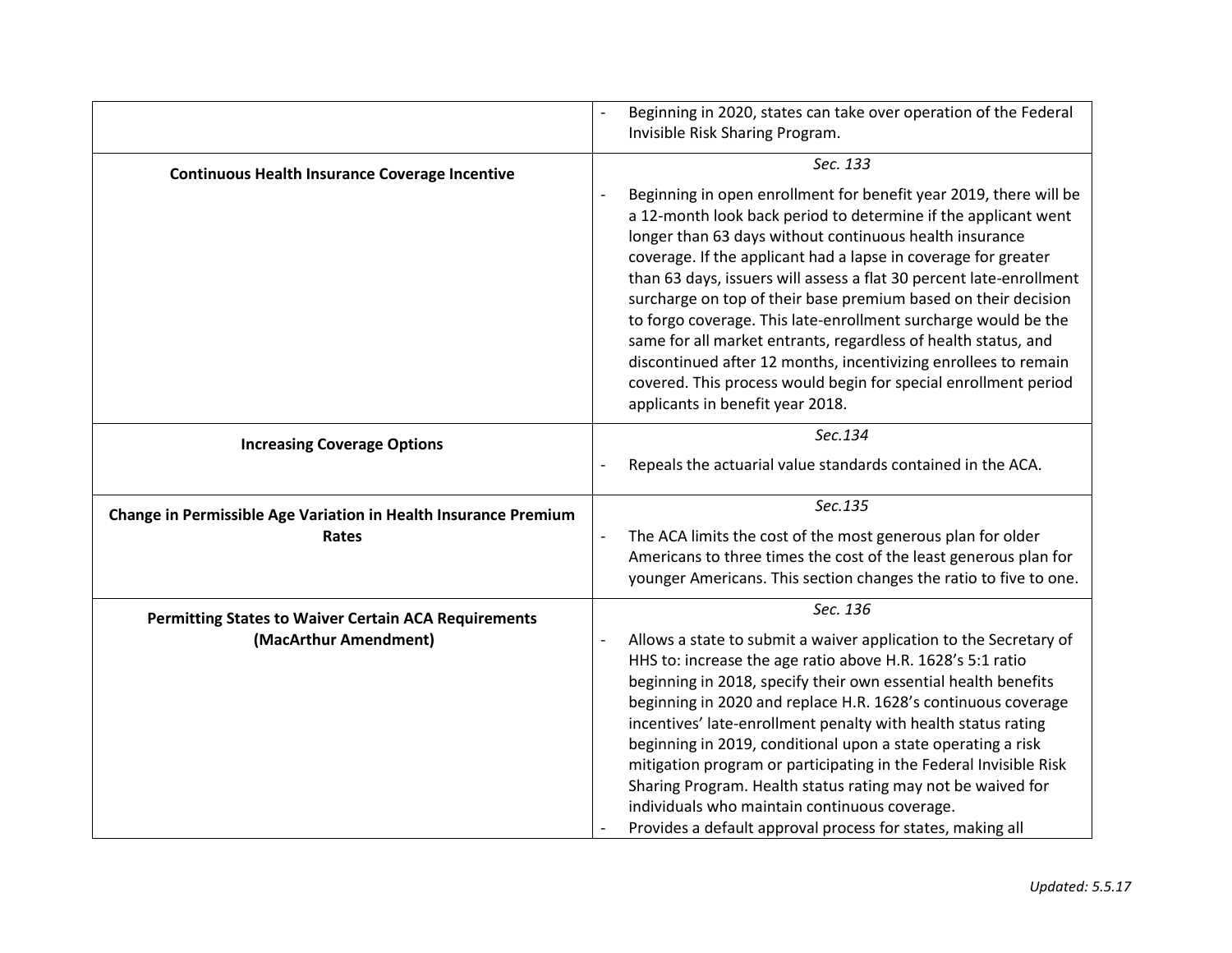|                                                 | applications automatically approved within 60 days unless the<br>Secretary of HHS notifies a state of the reasons for denial within<br>the 60-day time frame.<br>As part of its waiver application, a state must explain how the<br>waiver will provide one or more of the following: (1) reduce<br>average premiums for health insurance coverage in the state, (2)<br>increase enrollment in health insurance coverage in the state, (3)<br>stabilize the market for health insurance coverage in the state,<br>(4) stabilize premiums for individuals with pre-existing<br>conditions, or (5) increase the choice of health plans in the state.<br>Waivers may be in effect for up to 10 years but can become void<br>if a state ends its risk-sharing program. |
|-------------------------------------------------|--------------------------------------------------------------------------------------------------------------------------------------------------------------------------------------------------------------------------------------------------------------------------------------------------------------------------------------------------------------------------------------------------------------------------------------------------------------------------------------------------------------------------------------------------------------------------------------------------------------------------------------------------------------------------------------------------------------------------------------------------------------------|
| <b>Constructions</b><br>(MacArthur Amendment)   | Sec. 137<br>Nothing in this Act shall be construed as permitting health<br>insurance issuers to discriminate in rates for health insurance<br>coverage based on gender or limit access to health coverage for<br>individuals with preexisting conditions.                                                                                                                                                                                                                                                                                                                                                                                                                                                                                                          |
| <b>American Health Care Implementation Fund</b> | Sec. 141<br>Authorizes a fund of \$1 billion within HHS to carry out: Sec. 121,<br>$\overline{\phantom{a}}$<br>Sec. 132, Sec. 202 and Sec. 214.                                                                                                                                                                                                                                                                                                                                                                                                                                                                                                                                                                                                                    |

| <b>Repeal and Replace of Health-Related Tax Policy</b>          |                                                                                                                                                                                                                                                                                           |
|-----------------------------------------------------------------|-------------------------------------------------------------------------------------------------------------------------------------------------------------------------------------------------------------------------------------------------------------------------------------------|
| <b>Recapture Excess Advance Payments of Premium Tax Credits</b> | Sec. 201<br>For tax years 2018 and 2019, requires any individual who was                                                                                                                                                                                                                  |
|                                                                 | overpaid in premium tax credits to repay the entire excess<br>amount, regardless of income.                                                                                                                                                                                               |
| <b>Additional Modifications to Premium Tax Credit</b>           | Sec. 202                                                                                                                                                                                                                                                                                  |
|                                                                 | Amends current law to make available premium tax credits for<br>$\overline{\phantom{a}}$<br>the purchase of "catastrophic-only" qualified health plans and<br>certain qualified plans not offered through an exchange.<br>Prohibits premium tax credits from being used to purchase plans |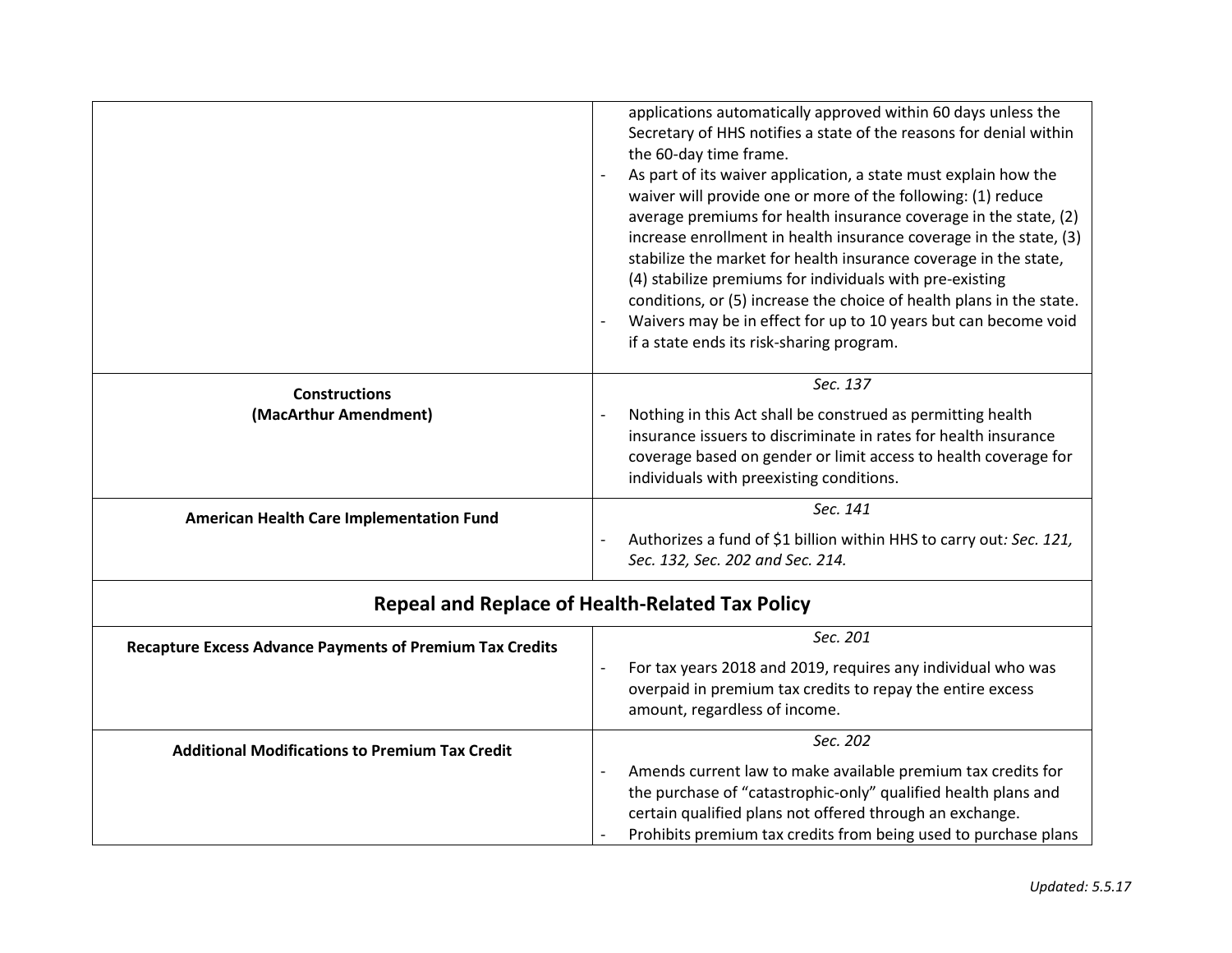|                                                                    | that offer elective abortion coverage.<br>Revises the schedule under which an individual's or family's<br>$\overline{\phantom{a}}$<br>share of premiums is determined by adjusting for household<br>income and the age of the individual or family members.                                                                                                      |
|--------------------------------------------------------------------|------------------------------------------------------------------------------------------------------------------------------------------------------------------------------------------------------------------------------------------------------------------------------------------------------------------------------------------------------------------|
| <b>Small Business Tax Credit</b>                                   | Sec. 203                                                                                                                                                                                                                                                                                                                                                         |
|                                                                    | Repeals the ACA's small business tax credit beginning in 2020.<br>Between 2018 and 2020, the small business tax credit will<br>generally not be available with respect to a qualified health plan<br>that provides coverage relating to elective abortions.                                                                                                      |
| <b>Individual Mandate</b>                                          | Sec.204                                                                                                                                                                                                                                                                                                                                                          |
|                                                                    | Reduces the penalty to zero for failure to maintain minimum<br>$\overline{\phantom{a}}$<br>essential coverage; effectively repealing the individual mandate.<br>Effective date would apply beginning after December 31, 2015.                                                                                                                                    |
| <b>Employer Mandate</b>                                            | Sec.205                                                                                                                                                                                                                                                                                                                                                          |
|                                                                    | Reduces the penalty to zero for failure to provide minimum<br>essential coverage; effectively repealing the employer mandate.<br>Effective date would apply beginning after December 31, 2015.                                                                                                                                                                   |
| <b>Employee Health Insurance Premiums and Health Plan Benefits</b> | Sec.206                                                                                                                                                                                                                                                                                                                                                          |
|                                                                    | Under current law, the tax will go into effect in 2020. This section<br>$\overline{\phantom{a}}$<br>changes the effective date of the tax. It will not apply for any<br>taxable period beginning after December 31, 2019, and before<br>January 1, 2026.                                                                                                         |
| <b>Over-the-Counter Medications</b>                                | Sec.207                                                                                                                                                                                                                                                                                                                                                          |
|                                                                    | Under current law, taxpayers may use several different types of<br>$\overline{\phantom{a}}$<br>tax-advantaged health savings accounts to pay or be reimbursed<br>for qualified medical expenses. Over-the-counter medications<br>are currently excluded from the definition of qualified medical<br>expenses. This section repeals the exclusion effective 2017. |
| <b>Health Savings Accounts</b>                                     | Sec.208                                                                                                                                                                                                                                                                                                                                                          |
|                                                                    | Distributions from an HSA or Archer MSA that are used for                                                                                                                                                                                                                                                                                                        |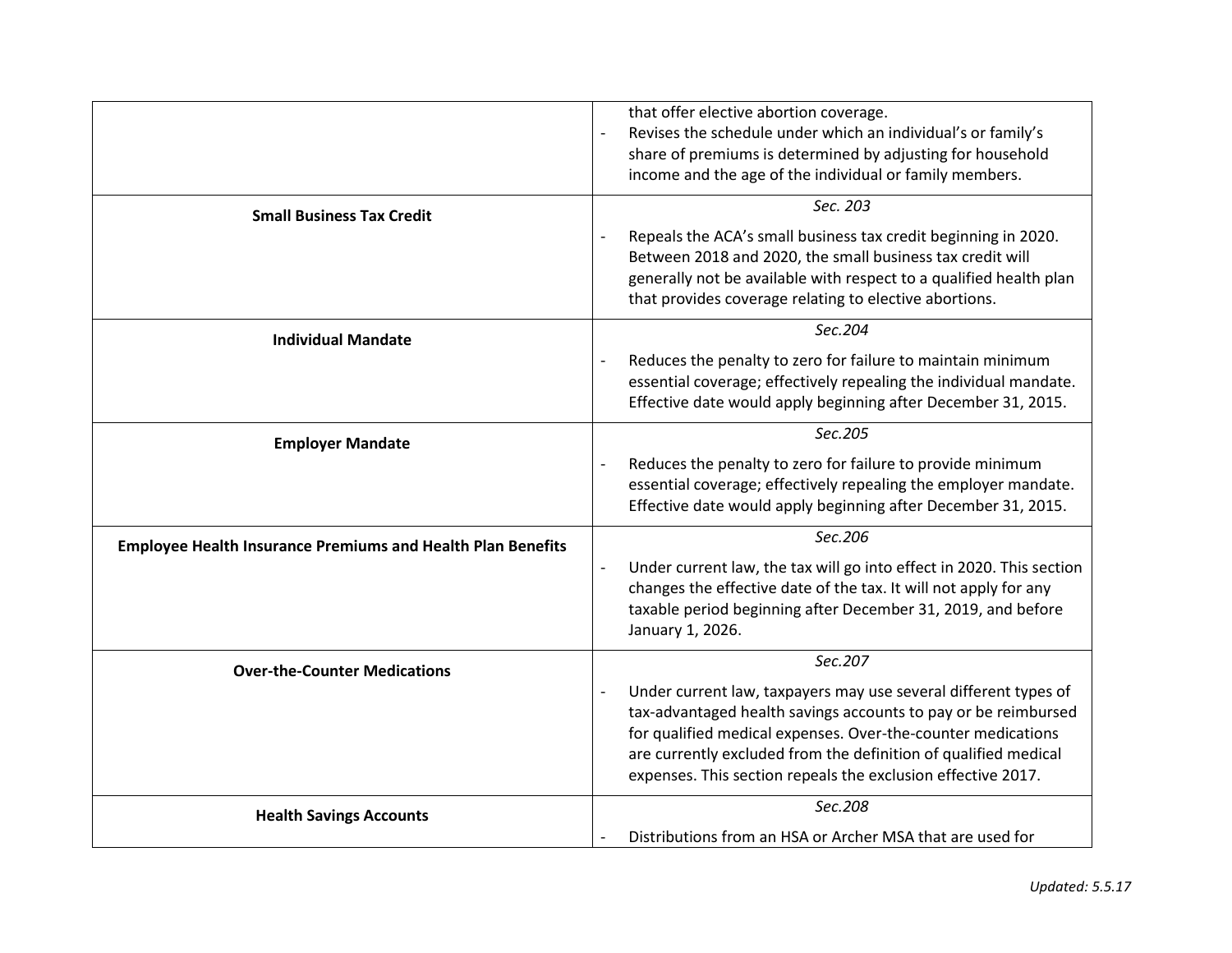|                                                             | qualified medical expenses are excludible from gross income.<br>Distributions that are not used for qualified medical expenses are<br>includible in income and are generally subject to taxation. Under<br>the ACA, the percentage of the tax on distributions that are not<br>used for qualified medical expenses was increased to 20 percent.<br>This section lowers the rate to pre-ACA percentages for<br>distributions made after December 31, 2016.                                                            |
|-------------------------------------------------------------|----------------------------------------------------------------------------------------------------------------------------------------------------------------------------------------------------------------------------------------------------------------------------------------------------------------------------------------------------------------------------------------------------------------------------------------------------------------------------------------------------------------------|
| <b>Contributions to Flexible Savings Accounts</b>           | Sec. 209                                                                                                                                                                                                                                                                                                                                                                                                                                                                                                             |
|                                                             | The ACA limited the amount an employer or individual may<br>contribute to a Flexible Spending Account (FSA) to \$2,500,<br>indexed for cost-of-living adjustments. This section repeals the<br>limitation on FSA contributions for taxable years beginning after<br>December 31, 2016.                                                                                                                                                                                                                               |
| <b>Medical Device Tax</b>                                   | Sec. 210                                                                                                                                                                                                                                                                                                                                                                                                                                                                                                             |
|                                                             | Repeals the 2.3 percent excise tax on the sale of certain medical<br>devices beginning after December 31, 2016.                                                                                                                                                                                                                                                                                                                                                                                                      |
| Deduction for Expenses Allocable to Medicare Part D Subsidy | Sec. 211                                                                                                                                                                                                                                                                                                                                                                                                                                                                                                             |
|                                                             | Prior to the ACA, employers who offered sufficient prescription<br>drug coverage to their employees qualified for the Retiree Drug<br>Subsidy to cover actual spending for prescription drug costs. This<br>deduction was eliminated under the ACA. This section repeals<br>this change and re-instates the business-expense deduction for<br>retiree prescription drug costs without reduction by the amount<br>of any federal subsidy. This section applies to taxable years<br>beginning after December 31, 2016. |
| <b>Income Threshold for Medical Expense Deduction</b>       | Sec. 212                                                                                                                                                                                                                                                                                                                                                                                                                                                                                                             |
|                                                             | Taxpayers who itemize their deductions may deduct qualifying<br>medical expenses. The medical-expense deduction may be<br>claimed only for expenses that exceed a certain percentage of<br>the taxpayer's adjusted gross income (AGI). The ACA increased<br>the AGI percentage threshold from 7.5 percent to 10. This<br>section reduces the AGI percentage threshold to 5.8 percent                                                                                                                                 |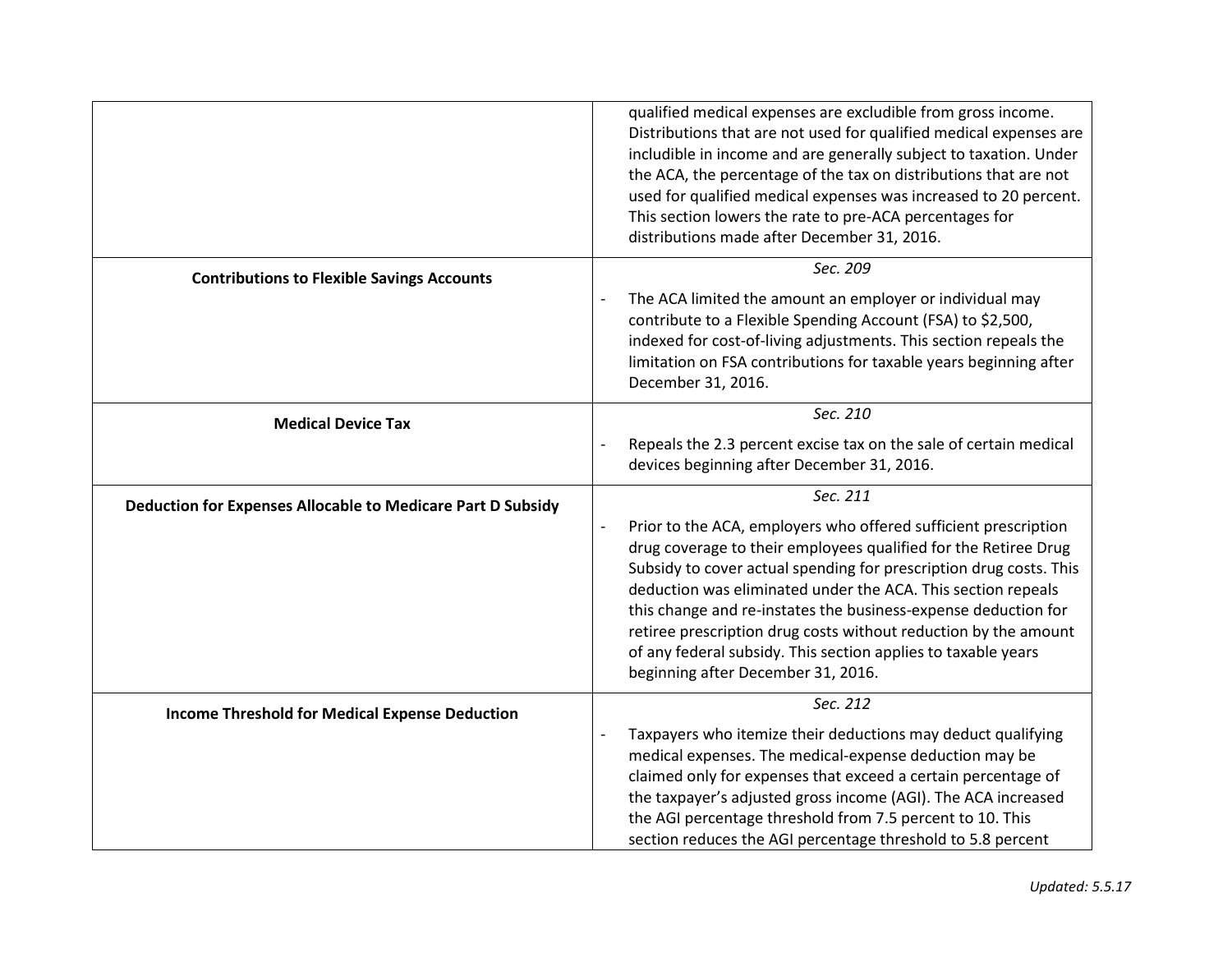|                                                     | beginning in 2017.                                                                                                                                                                                                                                                                                                                                                                                                                                                                                                                                                                                                                                                                                                                                                                                                                                                                                                                                                                                                                                                                                                                                                                                                                                                                                                                                                                                                                                                                                              |
|-----------------------------------------------------|-----------------------------------------------------------------------------------------------------------------------------------------------------------------------------------------------------------------------------------------------------------------------------------------------------------------------------------------------------------------------------------------------------------------------------------------------------------------------------------------------------------------------------------------------------------------------------------------------------------------------------------------------------------------------------------------------------------------------------------------------------------------------------------------------------------------------------------------------------------------------------------------------------------------------------------------------------------------------------------------------------------------------------------------------------------------------------------------------------------------------------------------------------------------------------------------------------------------------------------------------------------------------------------------------------------------------------------------------------------------------------------------------------------------------------------------------------------------------------------------------------------------|
| <b>Medicare Tax</b>                                 | Sec. 213<br>Beginning in 2022, repeals the Medicare Hospital Insurance (HI)<br>surtax based on income at a rate equal to 0.9 percent of an<br>employee's wages or a self-employed individual's self-<br>employment income.                                                                                                                                                                                                                                                                                                                                                                                                                                                                                                                                                                                                                                                                                                                                                                                                                                                                                                                                                                                                                                                                                                                                                                                                                                                                                      |
| Refundable Tax Credit for Health Insurance Coverage | Sec. 215<br>Creates an advanceable, refundable tax credit for the purchase<br>of state-approved, major medical health insurance and<br>unsubsidized COBRA coverage.<br>To be eligible, an individual must not have access to government<br>health insurance programs or an offer from any employer; and is<br>a citizen, national or qualified alien of the United States, and not<br>incarcerated.<br>The credits are adjusted by age: (1) if under age 30 the credit is<br>\$2,000, (2) between 30 and 39 the credit is \$2,500, (3) between<br>40 and 49 the credit is \$3,000, (4) between 50 and 59 the credit<br>is \$3,500, (5) over age 60 the credit is \$4,000<br>Credits are additive for a family and capped at \$14,000.<br>Credits grow over time by CPI+1.<br>Credits are available in full to those making \$75,000 per year<br>(\$150,000 for joint filers). The credit phases out by \$100 for<br>every \$1,000 in income higher than those thresholds.<br>Allows the Secretary of the Treasury to create a system, built<br>$\overline{a}$<br>upon previous developed systems, to deliver the credit.<br>Eligibility determinations will continue to be conducted by the<br>federal government.<br>Requires simplified reporting of an offer of coverage on the W-2<br>by employers and allows the Secretary of the Treasury to stop<br>enforcing reporting not needed from taxable purposes once the<br>current system is replaced by the reporting mechanism called for<br>in this section |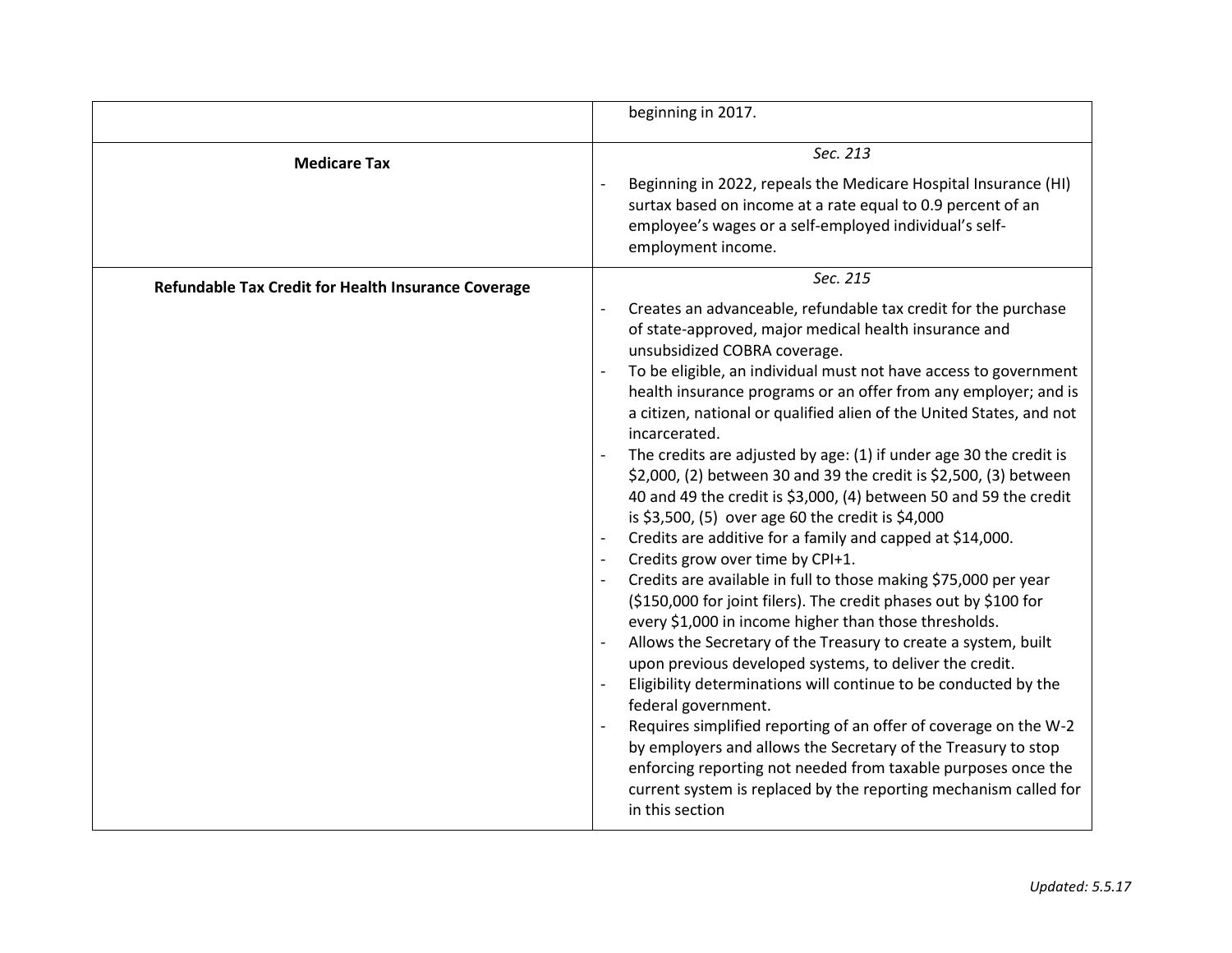| <b>Maximum Contribution Limit to Health Savings Account Increased</b><br>to Amount of Deductible and Out-of-pocket Limitation | Sec. 216<br>Increases the basic limit on aggregate Health Savings Account<br>$\overline{a}$<br>(HSA) contributions for a year to equal the maximum on the sum<br>of the annual deductible and out-of-pocket expenses permitted<br>under a high deductible health plan. Thus, the basic limit will be<br>at least \$6,550 in the case of self-only coverage and \$13,100 in<br>the case of family coverage beginning in 2018.                                                                                                                               |
|-------------------------------------------------------------------------------------------------------------------------------|------------------------------------------------------------------------------------------------------------------------------------------------------------------------------------------------------------------------------------------------------------------------------------------------------------------------------------------------------------------------------------------------------------------------------------------------------------------------------------------------------------------------------------------------------------|
| <b>Spousal Catch-up Contributions</b>                                                                                         | Sec. 217<br>Allows both spouses to make catch-up contributions to one HSA<br>beginning in 2018.                                                                                                                                                                                                                                                                                                                                                                                                                                                            |
| <b>Special Rule for Certain Medical Expenses Incurred Before</b><br><b>Establishment of HSA</b>                               | Sec. 218<br>Sets forth circumstances under which HSA withdrawals can be<br>used to pay qualified medical expenses incurred before the HSA<br>was established. Starting in 2018, if a HSA is established during<br>the 60-day period beginning on the date that an individual's<br>coverage under a high deductible health plan begins, then the<br>HSA is treated as having been established on the date coverage<br>under the high deductible health plan begins for purposes of<br>determining if an expense incurred is a qualified medical<br>expense. |
| <b>Prescription Medications</b>                                                                                               | Sec. 221<br>Repeals an annual fee on certain brand manufacturers such that<br>$\overline{a}$<br>it would not apply for years beginning after December 31, 2016.                                                                                                                                                                                                                                                                                                                                                                                            |
| <b>Annual Fee on Health Insurance</b>                                                                                         | Sec. 222<br>Repeals an annual fee on certain health insurers beginning after<br>December 31, 2016.                                                                                                                                                                                                                                                                                                                                                                                                                                                         |
| <b>Tanning Tax</b>                                                                                                            | Sec. 231<br>Repeals the tanning tax effective June 30, 2017.                                                                                                                                                                                                                                                                                                                                                                                                                                                                                               |
|                                                                                                                               |                                                                                                                                                                                                                                                                                                                                                                                                                                                                                                                                                            |